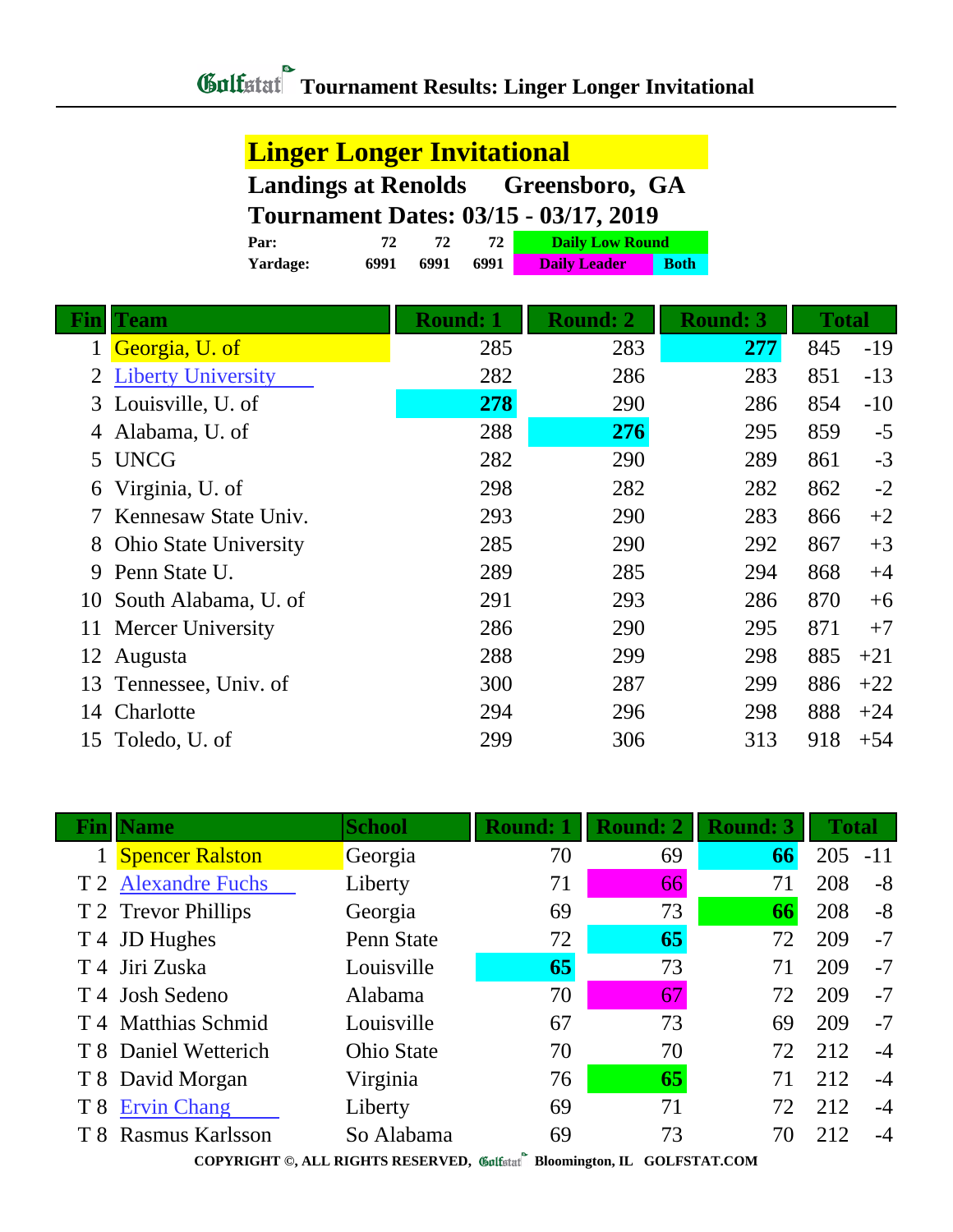| <b>Fin</b> | <b>Name</b>               | <b>School</b>     | <b>Round: 1</b> | <b>Round: 2</b> | <b>Round: 3</b> | <b>Total</b> |      |
|------------|---------------------------|-------------------|-----------------|-----------------|-----------------|--------------|------|
|            | 12 Jonathan Brightwell    | <b>UNCG</b>       | 71              | 72              | 70              | 213          | $-3$ |
| T 13       | <b>Andrew Orischak</b>    | Virginia          | 73              | 71              | 70              | 214          | $-2$ |
| T 13       | Caleb Ramirez             | <b>Ohio State</b> | 70              | 68              | 76              | 214          | $-2$ |
| T 15       | Alex van Wyk              | Augusta           | 73              | 69              | 73              | 215          | $-1$ |
| T 15       | <b>Bryce Hendrix</b>      | <b>UNCG</b>       | 68              | 74              | 73              | 215          | $-1$ |
| T 15       | <b>Stanton Schorr</b>     | Mercer U.         | 69              | 69              | 77              | 215          | $-1$ |
| T 15       | <b>Trent Phillips</b>     | Georgia           | 75              | 69              | 71              | 215          | $-1$ |
| T 15       | <b>Tyler Johnson</b>      | Tennessee         | 76              | 71              | 68              | 215          | $-1$ |
| T 15       | Wyatt Larkin              | KennesawSt        | 74              | 72              | 69              | 215          | $-1$ |
| T 21       | <b>Brayden Garrison</b>   | Tennessee         | 72              | 73              | 71              | 216          | E    |
| T 21       | <b>Gabe Lench</b>         | Liberty           | 73              | 72              | 71              | 216          | E    |
| T 21       | Jonathan Yaun             | Liberty           | 70              | 77              | 69              | 216          | E    |
| T 21       | Marc Boucher              | Charlotte         | 67              | 74              | 75              | 216          | E    |
| T 21       | <b>Yannick Schuetz</b>    | So Alabama        | 72              | 74              | 70              | 216          | E    |
|            | T 26 Charles Huntzinger   | Penn State        | 74              | 71              | 72              | 217          | $+1$ |
|            | T 26 Lino Galdin          | Mercer U.         | 74              | 72              | 71              | 217          | $+1$ |
|            | T 26 Nick Lyerly          | <b>UNCG</b>       | 69              | 74              | 74              | 217          | $+1$ |
|            | T 26 Zack Swanson         | <b>UNCG</b>       | 74              | 71              | 72              | 217          | $+1$ |
|            | T 30 Connor Coffee        | KennesawSt        | 69              | 79              | 70              | 218          | $+2$ |
| T 30       | Jimmie Massie             | Virginia          | 73              | 76              | 69              | 218          | $+2$ |
|            | T 30 Pab Rodriguez-Tabern | KennesawSt        | 78              | 71              | 69              | 218          | $+2$ |
| T 30       | Thomas Walsh              | Virginia          | 76              | 70              | 72              | 218          | $+2$ |
|            | T 30 Wilson Furr          | Alabama           | 72              | 69              | 77              | 218          | $+2$ |
|            | T 35 John Catanzaro       | Georgia           | 79              | 70              | 70              | 219          | $+3$ |
|            | T 35 Martin Plukka        | Mercer U.         | 72              | 74              | 73              | 219          | $+3$ |
|            | T 37 Grant Sutliff        | KennesawSt        | 73              | 72              | 75              | 220          | $+4$ |
|            | T 37 Jake DeZoort         | Alabama           | 72              | 72              | 76              | 220          | $+4$ |
|            | T 37 John Gough           | Charlotte         | 75              | 72              | 73              | 220          | $+4$ |
|            | T 40 Kyle Robinson        | So Alabama        | 75              | 72              | 74              | 221          | $+5$ |
|            | T 40 Tyler Copp           | Mercer U.         | 71              | 75              | 75              | 221          | $+5$ |
|            | T 40 Will Kahlstorf       | Georgia           | 71              | 72              | 78              | 221          | $+5$ |
|            | T 40 Will Voetsch         | <b>Ohio State</b> | 75              | 75              | 71              | 221          | $+5$ |
|            | T 44 Alex Shead           | Augusta           | 76              | 73              | 73              | 222          | $+6$ |
|            | T 44 Ben Woodruff         | Charlotte         | 77              | 72              | 73              | 222          | $+6$ |
|            | T 44 Davis Thompson       | Georgia           | 75              | 73              | 74              | 222          | $+6$ |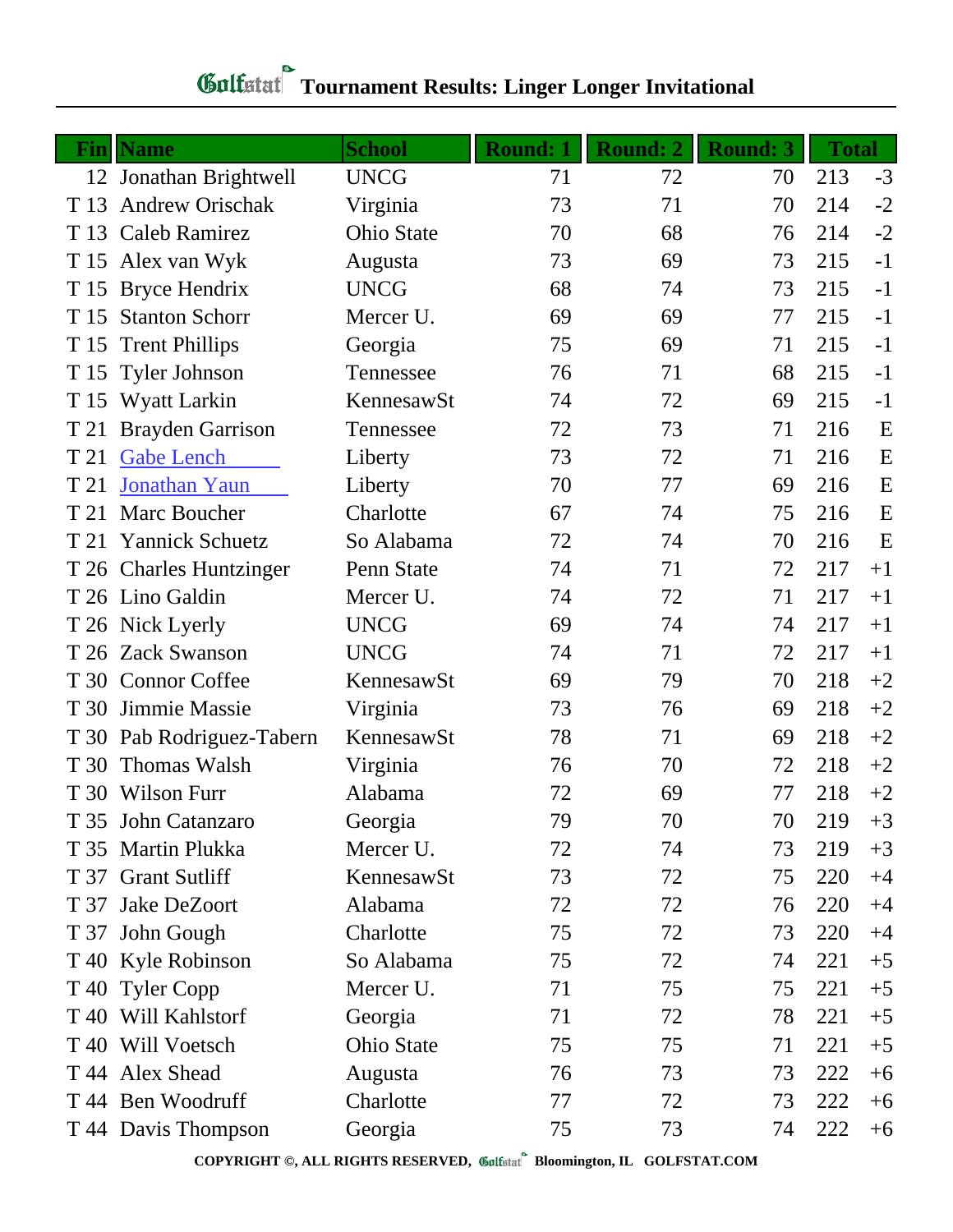|                 | <b>Fin</b> Name         | <b>School</b>     | <b>Round: 1</b> | <b>Round: 2</b> | <b>Round: 3</b> | <b>Total</b> |
|-----------------|-------------------------|-------------------|-----------------|-----------------|-----------------|--------------|
|                 | T 44 Devin Morley       | Louisville        | 75              | 72              | 75              | 222<br>$+6$  |
|                 | T 44 John Murphy        | Louisville        | 71              | 72              | 79              | 222<br>$+6$  |
|                 | T 44 Prescott Butler    | Alabama           | 83              | 68              | 71              | 222<br>$+6$  |
| T 50            | Alec Bard               | Penn State        | 70              | 75              | 78              | 223<br>$+7$  |
|                 | T 50 Ryan Dornes        | Penn State        | 73              | 74              | 76              | 223<br>$+7$  |
| T 50            | <b>Trevor Johnson</b>   | Louisville        | 75              | 77              | 71              | 223<br>$+7$  |
|                 | T 50 Will Chandler      | Georgia           | 79              | 71              | 73              | 223<br>$+7$  |
|                 | T 54 Grant Powell       | <b>UNCG</b>       | 74              | 73              | 77              | 224<br>$+8$  |
|                 | T 54 Hunter Wolcott     | Tennessee         | 77              | 71              | 76              | 224<br>$+8$  |
|                 | T 54 Kevin Stone        | <b>Ohio State</b> | 70              | 81              | 73              | 224<br>$+8$  |
|                 | T 54 Nolan Ray          | Tennessee         | 78              | 69              | 77              | 224<br>$+8$  |
|                 | T 58 Ashton Poole       | Virginia          | 69              | 76              | 80              | 225<br>$+9$  |
|                 | T 58 Duncan McNeill     | Toledo            | 76              | 72              | 77              | 225<br>$+9$  |
|                 | T 58 Grant Godfrey      | Toledo            | 74              | 77              | 74              | 225<br>$+9$  |
|                 | T 61 Grant Engle        | Ohio State        | 81              | 72              | 73              | $226 + 10$   |
|                 | T 61 Viktor Lindgren    | Augusta           | 68              | 79              | 79              | $226 + 10$   |
| T <sub>63</sub> | <b>Bo Sikes</b>         | Georgia           | 77              | 76              | 74              | $227 + 11$   |
| T 63            | Brennan Bogdanovich     | Mercer U.         | 82              | 73              | 72              | $227 + 11$   |
| T <sub>63</sub> | <b>Gustav Andersson</b> | Augusta           | 73              | 81              | 73              | $227 + 11$   |
| T 63            | <b>Kieran Vincent</b>   | Liberty           | 72              | 78              | 77              | $227 + 11$   |
| T 67            | Frankie Capan           | Alabama           | 74              | 78              | 76              | $228 + 12$   |
| T 67            | Peter Staalbo           | So Alabama        | 75              | 74              | 79              | $228 + 12$   |
|                 | T 67 Rhys Nevin-Wharton | Tennessee         | 73              | 79              | 76              | $228 + 12$   |
|                 | T 67 Ryan Davis         | Penn State        | 77              | 77              | 74              | $228 + 12$   |
|                 | T 67 Spencer Ball       | Mercer U.         | 74              | 78              | 76              | $228 + 12$   |
|                 | 72 Jordan Plunkett      | So Alabama        | 79              | 78              | 72              | $229 + 13$   |
|                 | T 73 Hayes Rule         | Mercer U.         | 81              | 78              | 72              | $231 + 15$   |
| T 73            | <b>Jake Meenhorst</b>   | Tennessee         | 81              | 74              | 76              | $231 + 15$   |
|                 | T 75 McCullough Pickens | Augusta           | 74              | 78              | 80              | $232 + 16$   |
|                 | T 75 Will Grimmer       | <b>Ohio State</b> | 78              | 77              | 77              | $232 + 16$   |
|                 | T 77 Carson Ownbey      | Charlotte         | 75              | 81              | 77              | $233 + 17$   |
|                 | T 77 Dylan Van Fossen   | Toledo            | 73              | 78              | 82              | $233 + 17$   |
|                 | T 79 Ben Buben          | <b>UNCG</b>       | 77              | 78              | 79              | $234 + 18$   |
|                 | T 79 Brady Keran        | KennesawSt        | 77              | 75              | 82              | $234 + 18$   |
|                 | 81 Jack Montague        | Virginia          | 79              | 81              | 76              | $236 + 20$   |

## **Tournament Results: Linger Longer Invitational**